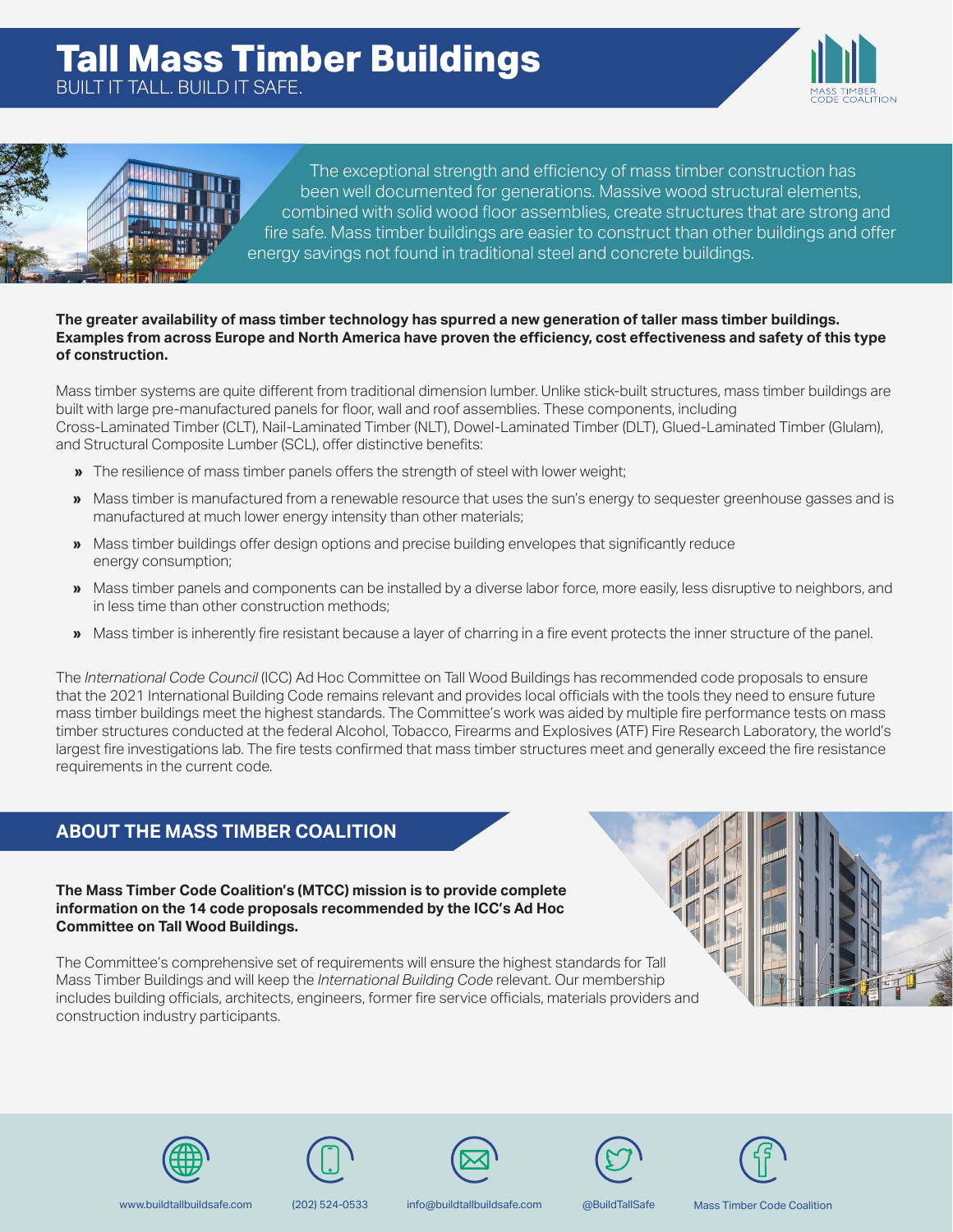**A combination of fire resistance, structural integrity and environmental attributes make new tall wood buildings among the most innovative structures in the world. Here are the facts about mass timber:**

## **MASS TIMBER IS FIRE RESISTANT MASS TIMBER IS STRONG**

# **3 HOURS & = 6 MINUTES**

During a fire resistance test of a 5-ply cross-laminated timber (CLT) panel wall, the panel was subjected to temperatures exceeding 1,800 Fahrenheit and lasted **3 hours and 6 minutes**, far more than the two-hour

rating that building codes require.<sup>1</sup>

During fires, exposed mass timber chars on the outside, which forms an insulating layer protecting interior wood from damage. Additionally, when the code requires mass timber to be protected with gypsum wall board, the mass timber can achieve nearly damage-free performance during a contents-fire burnout event.<sup>2</sup>



High strength-to-weight ratios enable mass timber to perform well during seismic activity.

embodied energy.



## **MASS TIMBER IS SUSTAINABLE**

Replacing steel with mass timber would reduce carbon dioxide emissions by between **15% and 20%**. 4 By some estimates, the near term use of CLT and other emerging wood technologies in buildings 7-15 stories could have the same emissions control effect as taking more than 2 million cars off the road for one year.<sup>5</sup>

The fire tests confirmed that mass timber structures meet and generally exceed the fire resistance requirements in the current code. Studies have shown that building with wood produces fewer greenhouse gas emissions than building with other materials.<sup>6</sup>

## **MASS TIMBER MAKES CONSTRUCTION COST-EFFICENT**

construction traffic.8



Mass timber buildings are roughly  $\left(25\%$  faster to construct than concrete buildings<sup>7</sup> and require  $\left(80\% \right)$  less



Since mass timber panels are prefabricated and then assembled on site, buildings made from mass timber have much shorter project timelines and safer construction sites.

### **CITATIONS**

- 
- 1. http://www.awc.org/pdf/education/des/He1hinkMag-DES610A-Mass1imberinNorthAmerica-161031.pdf<br>2. https://www.fpl.fs.fedus/documnts/pdf2016/fpl\_2016\_pei001.pdf<br>3. http://www.architectmagazine.com/technology/t3-becomes-the-
- 
- 
- 5. https://www.usda.gov/media/blog/2014/10/10/announcing-us-tall-wood-building-prize-competition-<br>innovate-building<br>6. https://www.tandfonline.com/doi/abs/10.1080/10549811.2013.839386
- 
- 
- 7. http://www.awc.org/pdf/education/des/ReThinkMag-DES610A-MassTimberinNorthAmerica-161031.pdf 8. http://www.awc.org/pdf/education/des/ReThinkMag-DES610A-MassTimberinNorthAmerica-161031.pdf